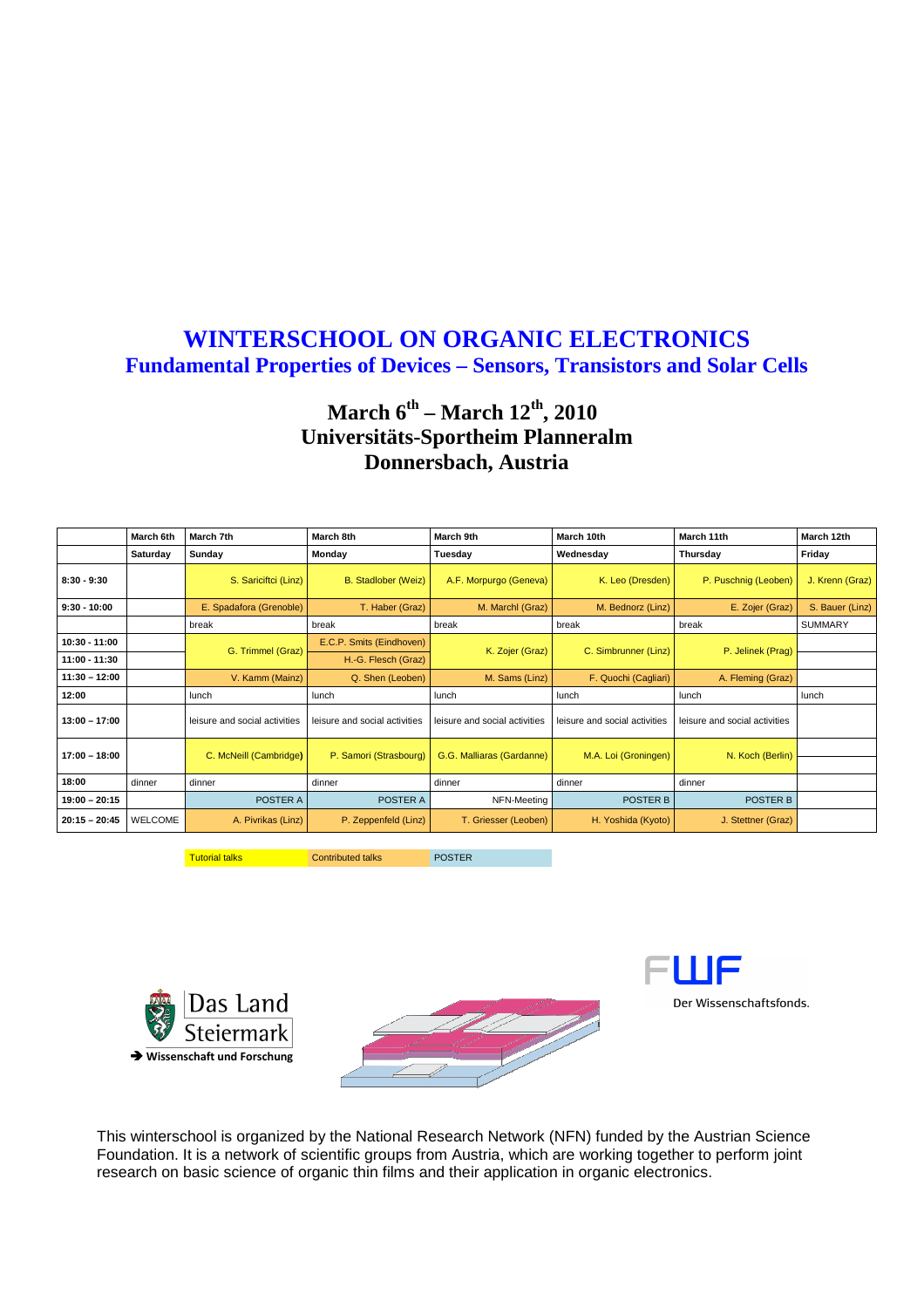### **Poster A**

### **Color tuning on para-sexiphenyl based OLEDs**

I. Watzinger, G. Hernandez-Sosa, C. Simbrunner, H. Sitter

#### **Parameter-extraction of organic light-emitting devices by using transient measurement-techniques**

K.A. Brossi, M.T. Neukom, E. Knapp, N.A. Reinke, B. Ruhstaller

#### **Photo-CELIV transients of organic bulk heterojunction solar cells**  M.T. Neukom, K.A. Brossi, N.A. Reinke, B. Ruhstaller

### **Polymer guest host system and their potential applications for opto-electronic devices**

U. Abaci, D.A.M. Egbe, E. Arici-Bogner

### **New low band gap based 3,6 bisthiophencarbazole polymers for the organic photovoltaic**

N. Berton, C. Ottone, F.R. Bettignies, F. Chandezon, S. Sadki

### **Temperature and carrier concentration dependent mobility in pentacene films, characterized by photo-CELIV**

M.S. White, A. Pivrikas, N.S. Sariciftci

### **Low voltage complementary organic inverters on glass**

T. Rothländer, U. Palfinger, B. Stadlober, A. Haase, H. Gold, G. Jakopic, J.R. Krenn

**Controlling the electronic properties and morphology of the active layer in organic thin film transistors by an interfacial photoreactive layer**  S. Kirnstötter, M. Marchl, T. Obermüller, A. Haase, M. Edler, T. Griesser, E. Zojer

### **Parylene gate dielectric for organic field effect transistors**

G. Schwabegger, C. Simbrunner, M. Ullah, G. Hernandez-Sosa, H. Sitter

### **Ultra violet light sensitive polymer as gate dielectric in organic field effect transistors**

A. Montaigne Ramil, T. Griesser, N.S. Sariciftci, W. Kern, Q. Shen, C. Teichert

**Dependence of Meyer-Neldel Energy on energetic disorder in organic materials**  M. Ullah, A.K. Kadashchuk, P. Stadler, A. Pivrikas, C. Simbrunner, N.S. Sariciftci, H. **Sitter**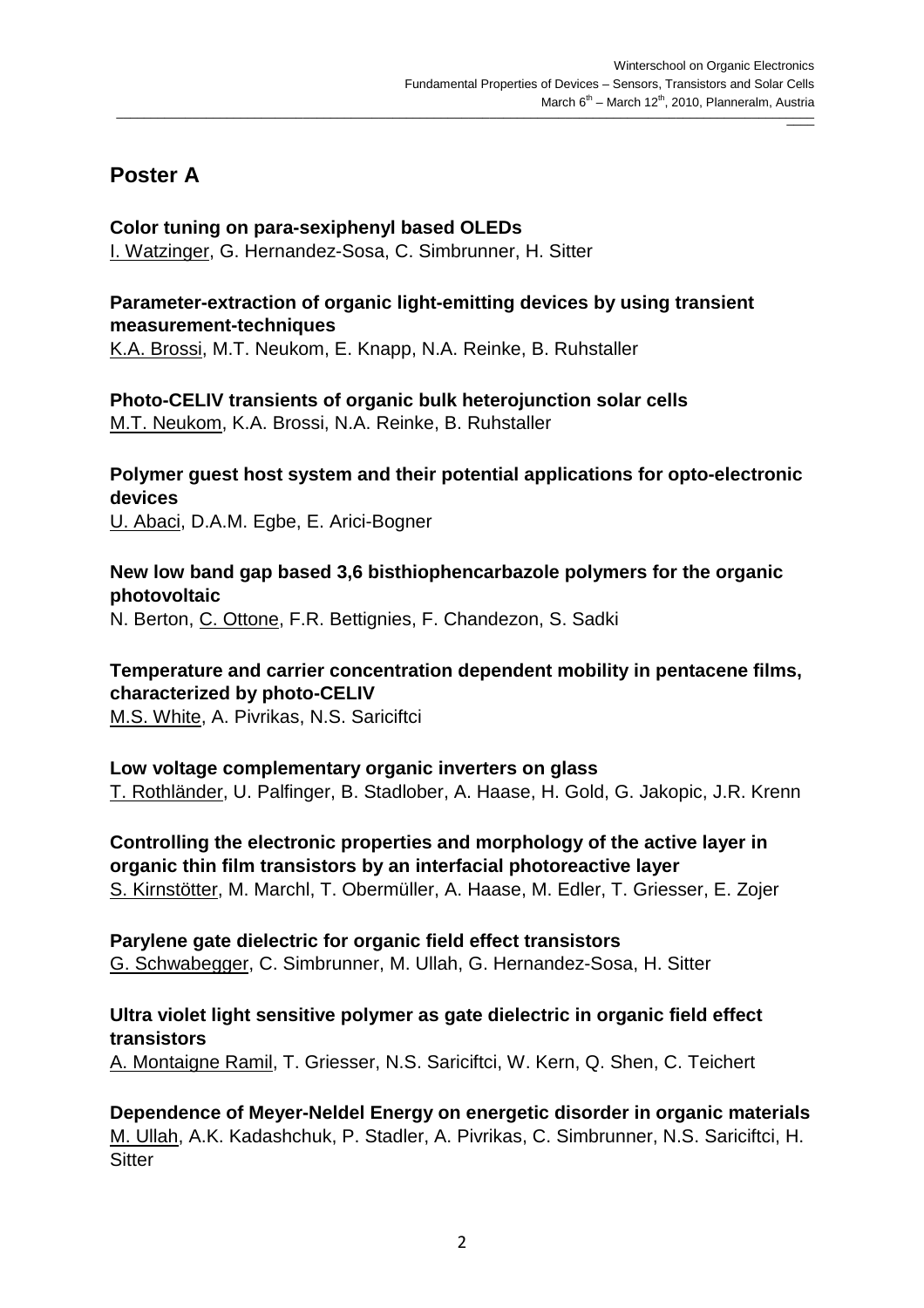### **The electronic structure of pristine and doped molecular films**

S. Berkebile, E. Reinisch, T. Ules, T. Seyller, M.G. Ramsey, G. Koller

### **The applications of momentum-resolved electronic structure of organic molecules and films**

S. Berkebile, T. Ules, P. Puschnig, G. Koller, A. Fleming, K. Emtsev, Th. Seyller, C. Ambrosch-Draxl, F.P. Netzer, M.G. Ramsey

### **Structure of pentacene thin films deposited on organic dielectrica**

A. Moser, H.-G. Flesch, A. Neuhold, M. Edler, T. Griesser, M. Marchl, A. Golubkov, G. Trimmel, A. Haase, D.-M. Smilgies, J. Jakabovic, E. Zojer, R. Resel

#### **Fiber-textured and epitaxial growth of perfluoropentacene and pentacene hetero-structures on amorphous and single crystalline substrates**  I. Salzmann, M. Oehzelt, S. Duhm, B. Wedl, D. Nabok, J.P. Rabe, N. Koch

### **Growth of sexi-thiophene on muscovite mica**

C. Simbrunner, G. Hernandez-Sosa, M. Oehzelt, R. Resel, T. Djuric, D. Nabok, L. Romaner, P. Puschnig, C. Ambrosch-Draxl, H. Sitter

#### **Island formation and coalescence stage during rubrene film growth**  K. Rehman, H. Sitter

### **Air-stable molecular donors for electron injection interlayers on metal electrodes**

B. Bröker, R.-P. Blum, G. Heimel, J. Frisch, J.P. Rabe, N. Koch, L. Beverina, M. Sassi, R. Ruffo, G.A. Pagani, O.T. Hofmann, E. Zojer, R. Rieger, K. Müllen, A. Vollmer

### **Epitaxial growth of sexiphenyl and sexithiophene on Ag(110)**

M. Oehzelt, I. Salzmann, G. Weidlinger, D.R. Fritz, S. Duhm, Th. Wagner, L.D. Sun, T. Djuric, M. Koini, R. Resel, S. Berkebile, G. Koller, M.G. Ramsey, P. Zeppenfeld

### **Growth of** α**-6T needles on Ag(110) imaged by PEEM**

D.R. Fritz, Th. Wagner, M. Oehzelt, P. Zeppenfeld

### **Application of laser scanning confocal microscopy to the characterization of organic thin films - rubrene on mica (001)**

H. Zaglmayr, L.D. Sun, G. Weidlinger, P. Zeppenfeld, Sh.M. Abd Albaqi, G. Hernandez-Sosa, C. Simbrunner, H. Sitter, D. Nabok, C. Ambrosch-Draxl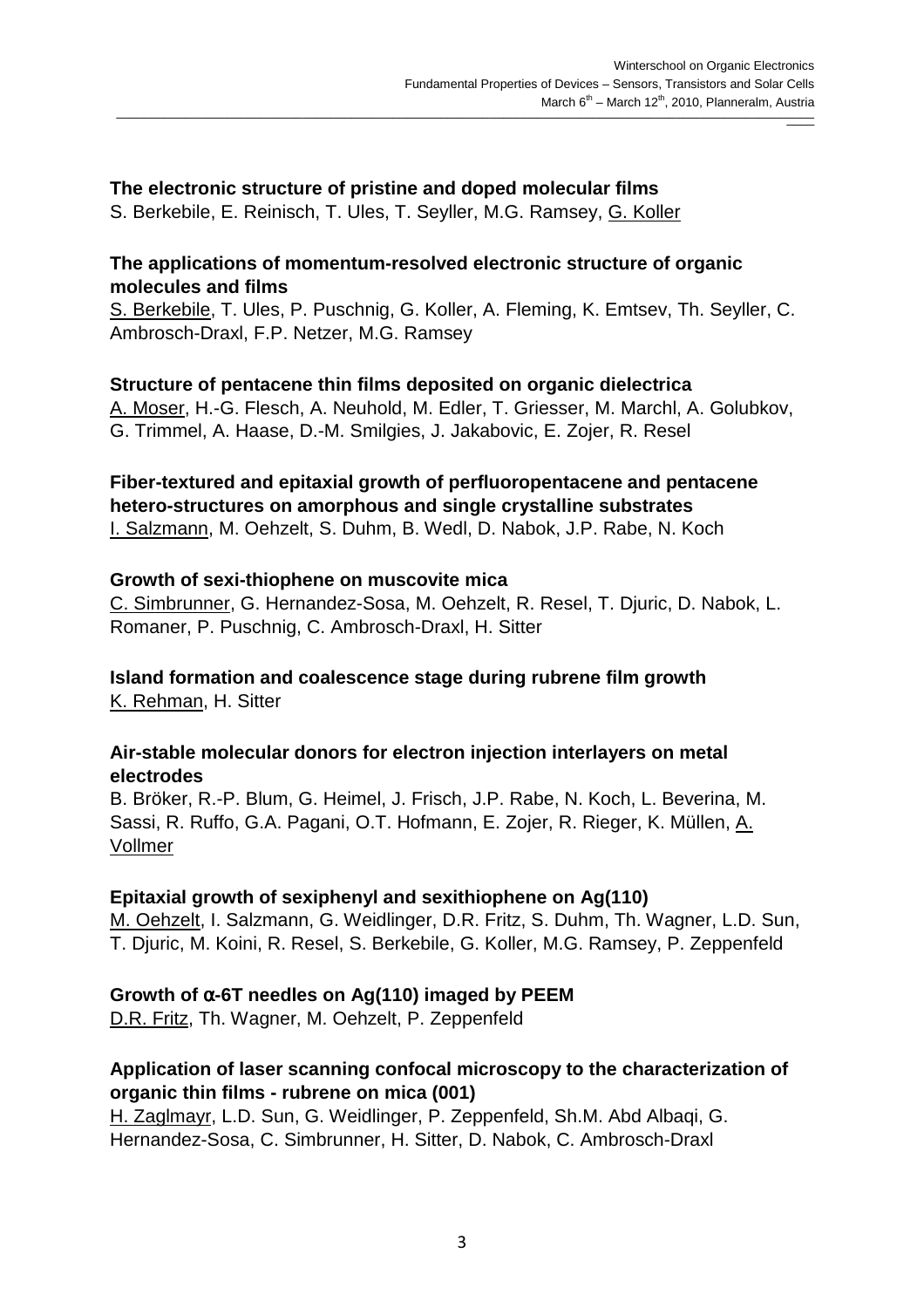## **Conductive atomic force microscopy investigations of organic thin films**

A. Pavitschitz, I. Beinik, M. Kratzer, C. Teichert, S.-V. Radl, T. Griesser, W. Kern

### **UV-patterning and surface modification using the photochemistry of spiropyranes**

L. Hauser, M. Jäger, T. Griesser, W. Kern, G. Trimmel

### **Patterning and functionalization of organic thin layers on silicon surfaces by means of UV light**

M. Edler, T. Griesser, W. Kern, G. Trimmel, Q. Shen, C. Teichert, H.-G. Flesch, S. Ausserlechner, M. Marchl, E. Zojer, R. Resel, A.M. Track, G. Koller, M.G. Ramsey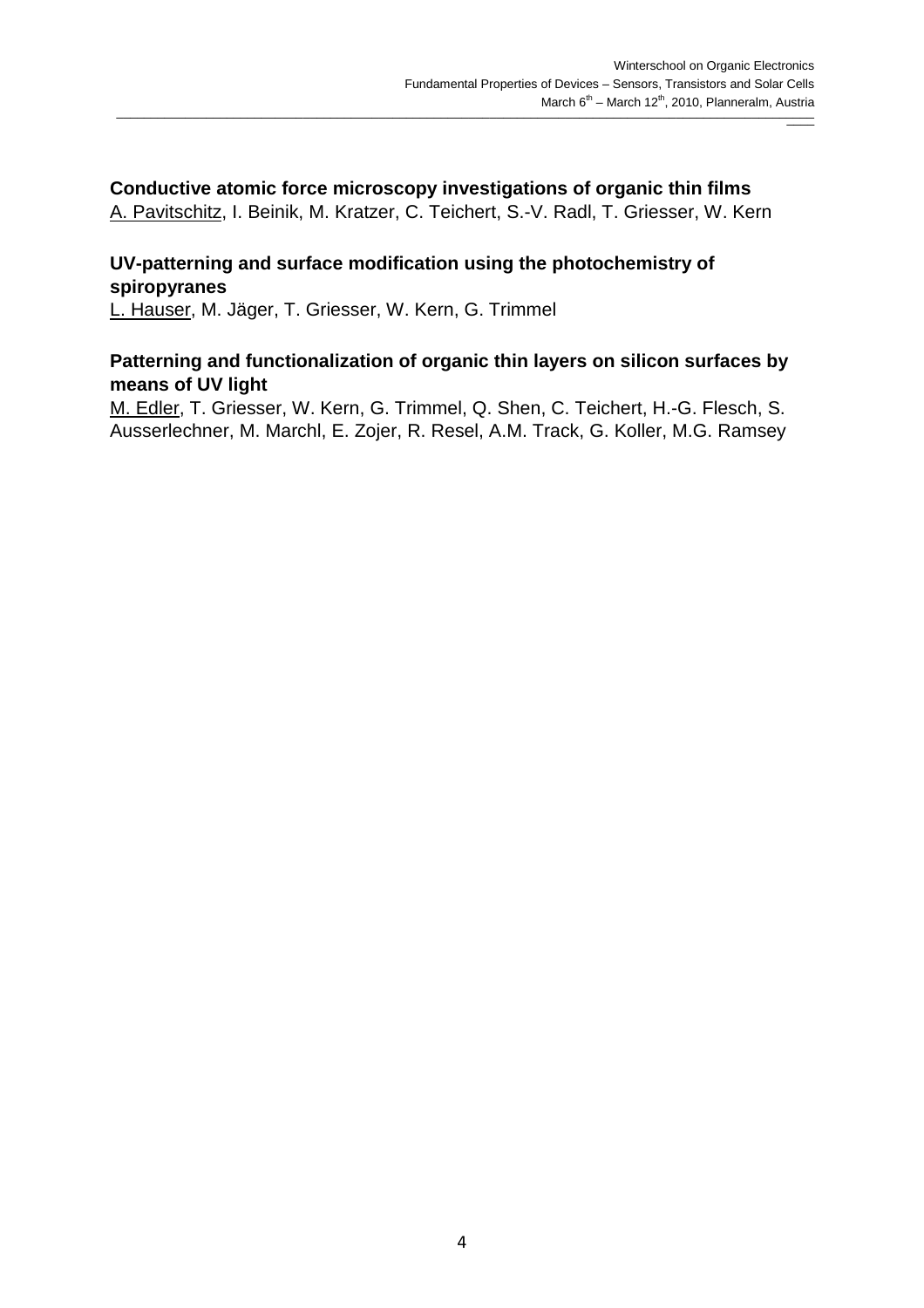### **Poster B**

### **Organic heterostructure photodiodes - thin film morphologies and crystal structures of the organic layers**

A. Neuhold, S. Fladischer, N. Matsko, S. Mitsche, A. Moser, H.-G. Flesch, E. Kraker, D.-M. Smilgies, A. Haase, W. Grogger, R. Resel

### **Organic photodiodes for multianalyte-sensor application**

E. Kraker, B. Lamprecht, A. Haase, G. Jakopic, T. Abel, C. Konrad, S. Köstler, M. Tscherner, T. Mayr, J.R. Krenn

#### **Silver-nanowires as a transparent electrode for organic solar cells**  C. Sachse, L. Müller-Meskamp, M. Machala, K. Leo

### **Investigation of excitonic effects in organic thin-film transistors by means of a two-dimensional drift-diffusion approach**

M. Gruber, M. Marchl, B.A. Stickler, F. Schürrer, E. Zojer, A. Haase, K. Zojer

### **Theoretical investigation of the influence of material parameters on the device performance of organic-inorganic hybrid solar cells by two-dimensional driftdiffusion simulations**

B.A. Stickler, M. Gruber, G. Trimmel, K. Zojer, F. Schürrer

### **Design and synthesis of alternating regioregular π-conjugated oligomers and polymers for organic photovoltaic cells**

Z. Yahya, F. Lincker, Y. Kervella, P. Rannou, R. De Bettignies, B. Grevin, A. Pron, R. Demadrille, J.-P. Travers

### **Investigation of transport properties of a new donor-acceptor polymer, poly-2 dodecyl-4,7-di(thiophene-2-yl)-2H-benzo[1,2,3]triazole (PTBT)**

S. Tekoglu, A. Montaigne Ramil, B. Meana-Esteban, A. Balan, D. Baran, L. Toppare, H. Neugebauer, N.S. Sariciftci

### **Impact of chemically reactive alkyltrichlorosilane layers on the threshold voltage of organic thin film transistors**

S. Ausserlechner, H.-G. Flesch, M. Marchl, P. Pacher, T. Obermüller, A.W. Golubkov, S.K. Possanner, A. Haase, B. Stadlober, G. Trimmel, R. Resel, K. Zojer, F. Schürrer, E. Zojer

### **Air stable organic field effect transistor based on poly(2-methoxy-5-(2-ethylhexyloxy)-1,4-phenylenevinylene)**

M. Abbas, E. Arici-Bogner, N.S. Sariciftci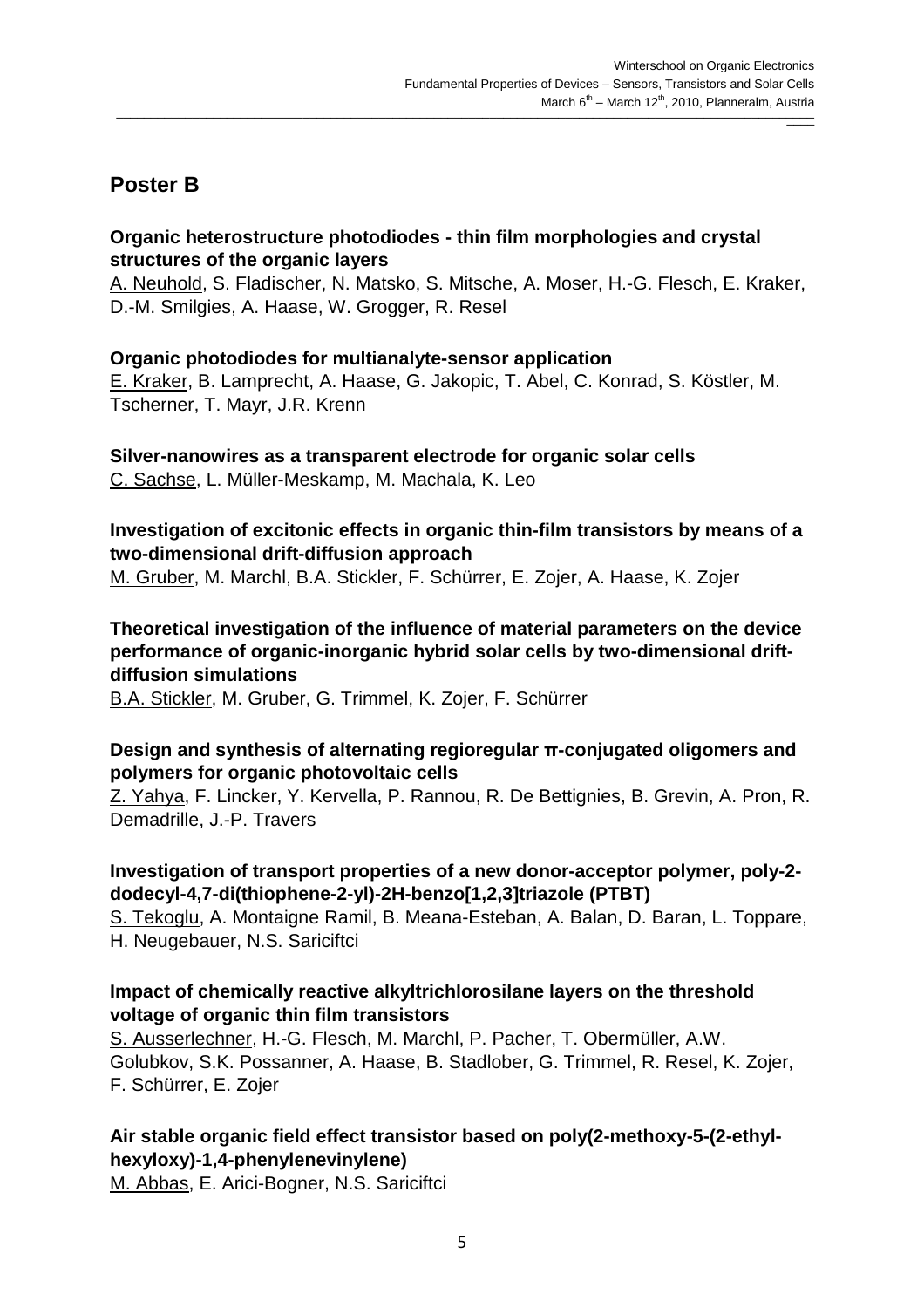### **Selective dispersion of single-walled carbon nanotubes for field effect transistor application**

J. Gao, M.A. Loi

# **Reversible p- and n-doping of pentacene: from spectroscopy to devices**

S. Schaur, B. Meana Esteban, P. Stadler, H. Neugebauer, N.S. Sariciftci

### **Fully printed, flexible large area organic optothermal sensors for humanmachine-interfaces**

J. Magnien, M. Zirkl, G. Scheipl, B. Stadlober, A. Haase, G. Jakopic, J. Krenn

#### **Triplet exciton diffusion in conjugated polymers**  O.V. Mikhnenko, P.W.M. Blom, M.A. Loi

### **A semi-classical model for fast estimation of the work function modification induced by charge transfer monolayers**

O.T. Hofmann, B. Bröker, R.-P. Blum, F. Rissner, G.M. Rangger, R. Rieger, K. Müllen, N. Koch, E. Zojer

### **The energetics of mixed self-assembled monolayers: a DFT study.**

F. Rissner, D.A. Egger, L. Romaner, G. Heimel, E. Zojer

### **UPS investigations to understand the relation between energy level alignment and device performance**

A.M. Track, P. Stadler, M. Ullah, H. Sitter, G.J. Matt, T.B. Singh, H. Neugebauer, N.S. Sariciftci, G. Koller, M.G. Ramsey

### **The initial stages of sexiphenyl (6P) and pentacene (5A) film growth**  T. Ules, S. Berkebile, A. Fleming, Fanghua Li, T. Djuric, R. Resel, M.G. Ramsey

### **Epitaxially grown films of standing and lying pentacene molecules on Cu(110) surfaces**

T. Djuric, H.-G. Flesch, T. Ules, S. Berkebile, G. Koller, H. Plank, Q. Shen, C. Teichert, M.G. Ramsey, R. Resel

### **Equilibrium geometries of the organic rod-like molecules on dielectric substrates**

D. Nabok, L. Romaner, P. Puschnig, C. Simbrunner, G. Hernandez-Sosa, M. Oehzelt, R. Resel, T. Djuric, H. Sitter, C. Ambrosch-Draxl